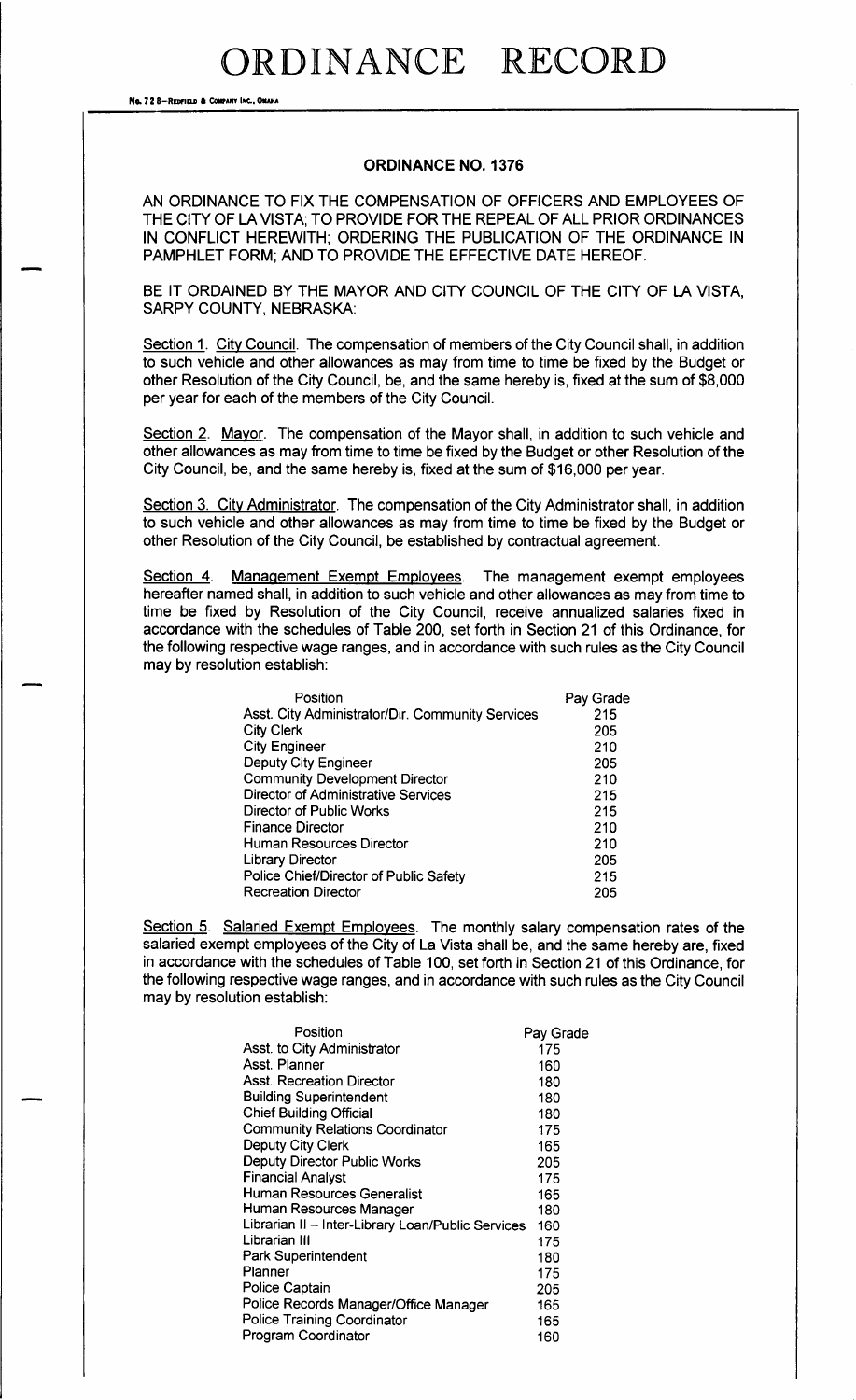No. 72 8-Reprised & COMPANY INC.. OWAHA

Ordinance No. 1376

### Street Superintendent 180

Section 6. Hourly Non-Exempt Employees. The hourly compensation rates of the hourly (non-exempt) employees of the City of La Vista shall be, and the same hereby are, fixed in accordance with the schedules of Table 100 and Table 400, set forth in Section 21 of this Ordinance, for the following respective wage ranges, and in accordance with such rules as the City Council may by Resolution establish:

| Position                                   | Pay Grade |
|--------------------------------------------|-----------|
| Accountant                                 | 175       |
| <b>Accounting Clerk</b>                    | 130       |
| <b>Administrative Assistant I</b>          | 120       |
| <b>Administrative Assistant II</b>         | 130       |
| Administrative Assistant III               | 140       |
| <b>Building Inspector I</b>                | 140       |
| <b>Building Inspector II</b>               | 160       |
| <b>Building Maintenance Worker I</b>       | 130       |
| <b>Building Maintenance Worker II</b>      | 140       |
| <b>Building Technician</b>                 | 165       |
| <b>Code Enforcement Officer</b>            | 160       |
| <b>Executive Assistant</b>                 | 165       |
| Librarian I                                | 140       |
| Librarian II - Computer/Reference Services | 160       |
| Maintenance Worker I                       | 130       |
| Maintenance Worker II                      | 140       |
| Mechanic                                   | 140       |
| Park Foreman                               | 165       |
| Permit Technician                          | 120       |
| Police Sergeant                            | 426       |
| <b>Police Officer</b>                      | 423       |
| Police Data Entry Clerk                    | 120       |
| Sewer Foreman                              | 165       |
| Shop Foreman                               | 165       |
| Street Foreman                             | 165       |

Section 7. Part-Time and Temporary Employees. The hourly compensation rates of parttime, seasonal and temporary employees of the City of La Vista shall be, and the same hereby are, fixed in accordance with the schedules of Table 100, set forth in Section 21 of this Ordinance, for the following respective wage ranges, and in accordance with such rules as the City Council may by Resolution establish:

| Position                            | Pav Grade |
|-------------------------------------|-----------|
| Assistant Pool Manager              | 100       |
| <b>Circulation Clerk I</b>          | 100       |
| <b>Circulation Clerk II</b>         | 115       |
| Clerical Assistant/Receptionist     | 115       |
| Custodian                           | 105       |
| Evidence Technician                 | 130       |
| <b>Intern/Special Projects</b>      | 115       |
| Lifeguard                           | 100       |
| Pool Manager                        | 110       |
| <b>Recreation Supervisor</b>        | 100       |
| Seasonal PW All Divisions 1-5 Years | 100       |
| Seasonal PW All Divisions 5+ Years  | 110       |
| <b>Shop Assistant</b>               | 100       |
| <b>Special Services Bus Driver</b>  | 110       |
| Temporary/PT Professional (PW)      | 160       |
|                                     |           |

Part-time employees shall receive no benefits other than salary or such benefits as established in accordance with such rules as have been or may be established by Resolution of the City Council:

Section 8. Pay for Performance. Employees not covered by a collective bargaining agreement or express employment contract shall be subject to the City's Pay for Performance (PFP) compensation system as outlined in Council Policy Statement. PFP salary ranges are set forth in Table 100 and 200 of Section 21 of this Ordinance. For Fiscal year 2019 the range for salary increases will be 0-7% in accordance with the adopted pay matrix.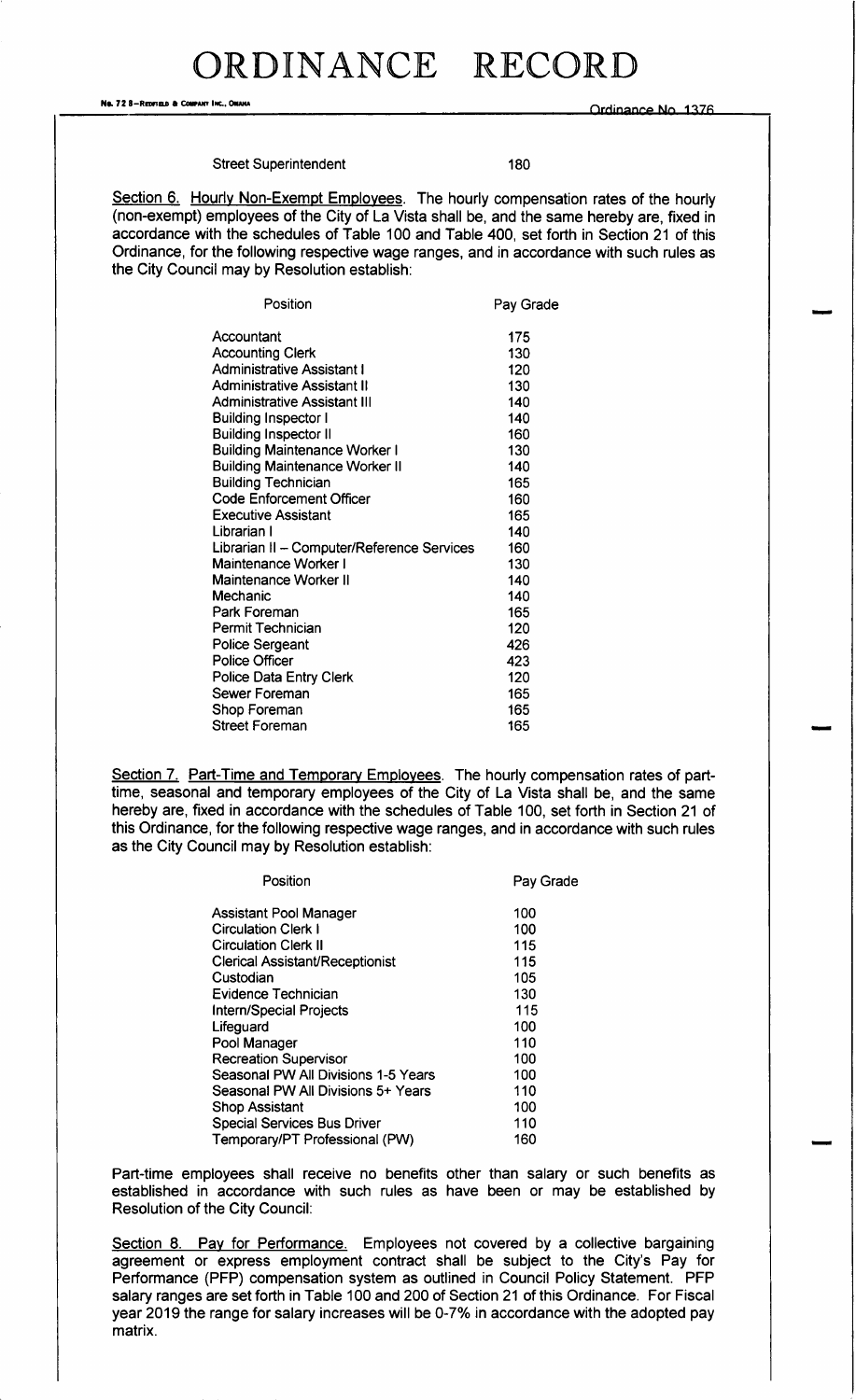## RDINANCE RECORD

No. 72 8-REDFIELD & COMPANY INC., OMAHA

Section 9. Legal Counsel. Compensation of the legal counsel other than special City Prosecutor for the City shall be, and the per diem rates respecting same shall be, at 90% of the standard hourly rate the firm may from time to time charge. Compensation for Special City prosecution shall be as agreed upon at the time of specific employment.

Section 10. Engineers. Compensation of Engineers for the City shall be, and the same hereby is, fixed in accordance with such schedules of hourly and per diem or percentage rates as shall from time to time be approved by Resolution of the City Council. Travel allowances respecting same shall be as may from time to time be fixed by Resolution of such City Council.

Section 11. Health, Dental Life and Long Term Disability Insurance. Subject to the terms, conditions and eligibility requirements of the applicable insurance plan documents and policies, regular full-time employees of the City of La Vista and their families shall be entitled to be enrolled in the group life, health, and dental insurance program maintained by the City. Regular full-time employees shall also be entitled to be enrolled in the long term disability insurance program maintained by the City.

Unless otherwise provided by collective bargaining agreement, or other applicable agreement, the City's employer share shall be ninety (90) percent of the amount of the actual premium and the employee shall pay the ten percent (10%) balance of the actual premium via payroll deduction for employees enrolled in single coverage. The City's employer share shall be eighty percent (80%) of the amount of the actual premium and the employee shall pay the twenty percent (20%) balance of the actual premium via payroll deduction for any employee enrolled in a level of coverage other than single. Those employees electing not to participate in these programs will receive no other form of compensation in lieu of this benefit.

Section 12. Establishment of Shifts. The City may establish duty shifts of such length, and to have such beginning and ending times, and to have such meal and break times, as it may deem appropriate or necessary, respecting employees of the City.

#### Section 13. Special Provisions

- $\mathsf{A}$ Employees covered by the "Agreement Between the La Vista Fraternal Order of Police Lodge No. 28 and the City of La Vista, Nebraska, covering the period from October 1, 2018 through September 30, 2023," shall receive compensation and benefits and enjoy working conditions, as described, provided and limited by such Agreement. The terms of such Agreement shall supersede any provisions of this Ordinance inconsistent therewith, and be deemed incorporated herein by this reference.
- **B.** Holiday Pay shall be compensated as set forth in the Agreement between the La Vista Fraternal Order of Police Lodge No. 28 and the City of La Vista for police officers and as set forth in the Personnel Manual for all other full time employees.
- Subject to subsection 14.D. hereof, each full time hourly non-exempt employee of C. the City shall be entitled to receive overtime pay at the rate of one and one half times the employee's regular rate for each hour worked in excess of forty hours during a work week. If called out at any time other than during regular assigned work hours during the pay period, such employee shall be entitled to compensation at the rate of one and one half times the regular rate for each hour so worked, provided that in no case shall an employee receive less than two hours over time pay for such call out work, and further provided there shall be no pyramiding of hours for purposes of computing overtime. For purposes of this subsection an employee's "regular rate" shall be the sum of his or her hourly rate specified in Section 6 of this Ordinance and any longevity pay due under this Ordinance.
- D. Police Department employees covered by the "Agreement Between the La Vista Fraternal Order of Police Lodge No. 28 and the City of La Vista, Nebraska," described in subsection 14.A hereof shall, as provided in such Agreement, be paid overtime at one and one half times the employee's hourly rate (including any longevity allowance) for each hour worked in excess of 80 hours during any 14 day work period coinciding with the pay period established by Section 16 of this Ordinance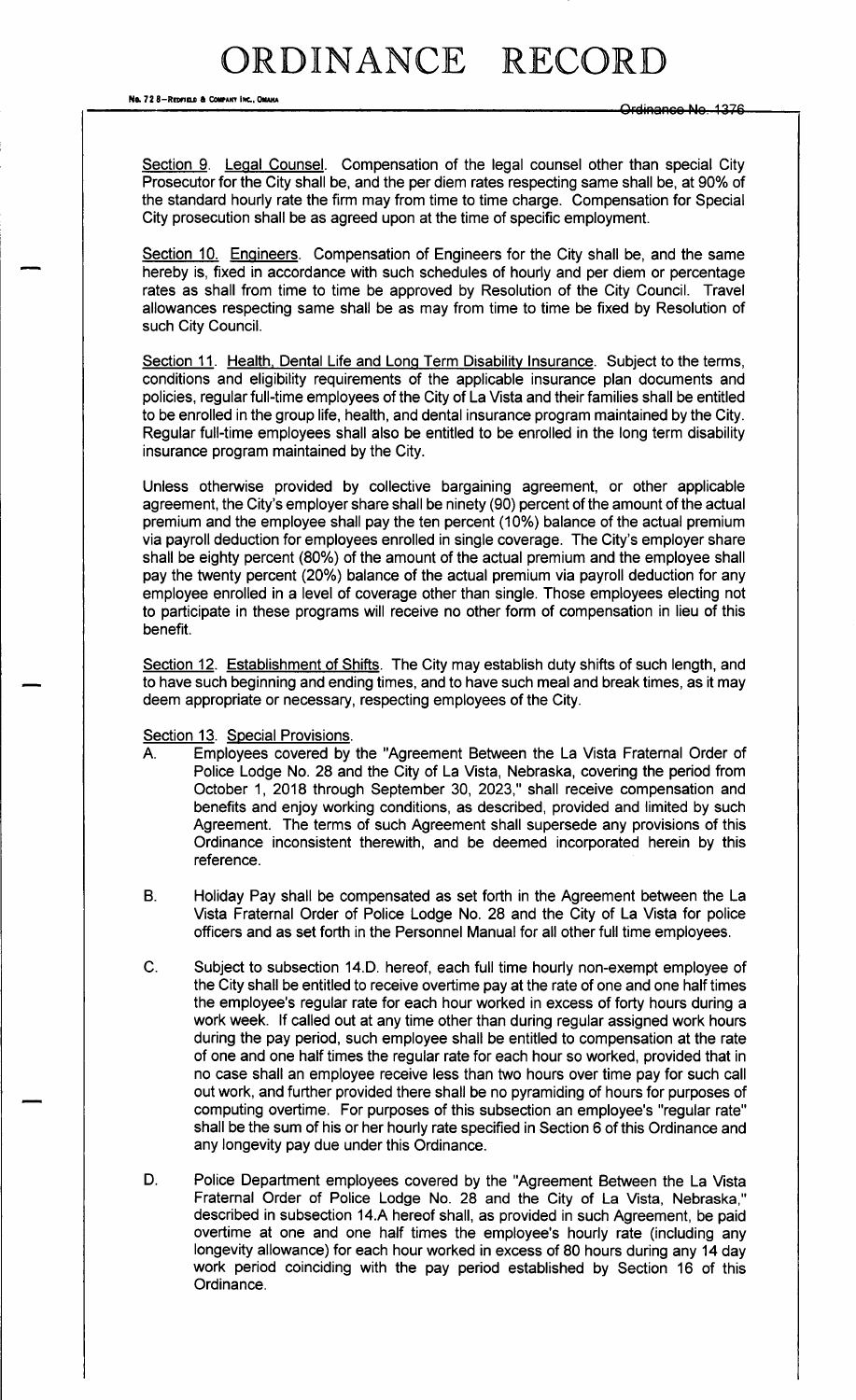Ne. 72 8— Redition & COMPANY INC., ONAHA

- E. All Management Exempt Employees and all Salaried Exempt Employees are considered to be salaried employees and shall not be eligible for overtime pay, holiday pay, or other special pay as provided by this section.
- F. Public Works Employees who are required to wear protective footwear may submit to the City for reimbursement for the cost of work boots in an amount not to exceed \$150.
- G. Public Works Employees may submit to the City for reimbursement for the difference in cost between a Nebraska Driver's License and a "CDL" driver's license within 30 days of obtaining a CDL license when a CDL license is required as a part of the covered employee's job description.
- H. Public Works Employees shall be provided by the City five safety work shirts in each fiscal year at no cost to the employee.
- I. Employees not covered by the " Agreement Between the La Vista Fraternal Order of Police Lodge No. 28 and the City of La Vista" and who are otherwise eligible, shall be paid overtime at the rate of one and one-half times the employee's hourly rate for all hours worked over forty in the pay periods that encompass the annual La Vista Days celebration, except, that if an employee uses any sick leave, vacation leave, personal leave, or comp time during the corresponding pay periods, such leave time shall offset any overtime earned. Overtime earned will not be offset by any holiday that falls during the above referenced pay periods.
- J. An increase of the fixed dollar amount specified in Section <sup>1</sup> above shall take effect with respect to all members of the City Council on and after the first day of the first full term of office of any member of the City Council that begins after the Ordinance making the increase is effective. An increase of the fixed dollar amount specified in Section 2 above shall take effect on and after the first day of the first full term of office of Mayor that begins after the Ordinance making the increase is effective

Section 14. Pay for Unused Sick Leave Upon Retirement or Death. Employees who voluntarily retire after twenty or more years of service with the City and have no pending disciplinary action at the time of their retirement, shall be paid for any unused sick leave. Employees who began their employment with the City after January 1, 2005, or who began their employment prior to this date but elected to waive their eligibility for emergency sick leave, shall be paid for any unused sick leave, if they voluntarily leave City employment and have no pending disciplinary action, according to the following sliding schedule: After <sup>10</sup> years of employment— 100% of sick leave hours accrued over 660 and up to 880; after 15 years of employment — 100% of sick leave hours accrued over 440 hours and up to 880; after 20 years of employment — 100% of sick leave hours accrued up to 880. No other employee shall be paid for any unused sick leave upon termination of employment.

A regular full-time employee's unused sick leave shall also be paid if, after October 1, 1999, the employee sustains an injury which is compensable by the City or the City's insurer under the Nebraska Workers' Compensation Act and such injury causes the death of the employee within two years after the date of injury. Any payment made pursuant to the preceding sentence shall be made to the surviving spouse of the employee; provided, such payment shall be made to the employee's estate if the employee leaves no surviving spouse or if, prior to his or her death, the employee filed with the City Clerk a written designation of his or her estate as beneficiary of such payment.

Section 15. Pay Periods. All employees of the City of La Vista shall be paid on a bi-weekly basis. The pay period will commence at 12:01 a.m. Sunday and will conclude at 11:59 p.m. on the second succeeding Saturday. On the Friday following the conclusion of the pay period, all employees shall be paid for all compensated time that they have been accredited with during the pay period just concluded.

Section 16. Public Works Lunch and Clean-up Times. Lunch period for employees of the Public Works Department shall be one half hour ( 30 minutes) in duration. Public Works employees shall be granted a 5 minute clean- up period prior to start of lunch period, and shall be granted an additional 5 minutes clean- up period prior to the end of the work day. Section 17. Sick Leave and Personal Leave. Sick leave and personal leave will be awarded and administered in conjunction with the provisions set forth in the personnel manual and the Agreement between the La Vista Fraternal Order of Police Lodge No. 28 and the City of La Vista, as applicable to the employee in question.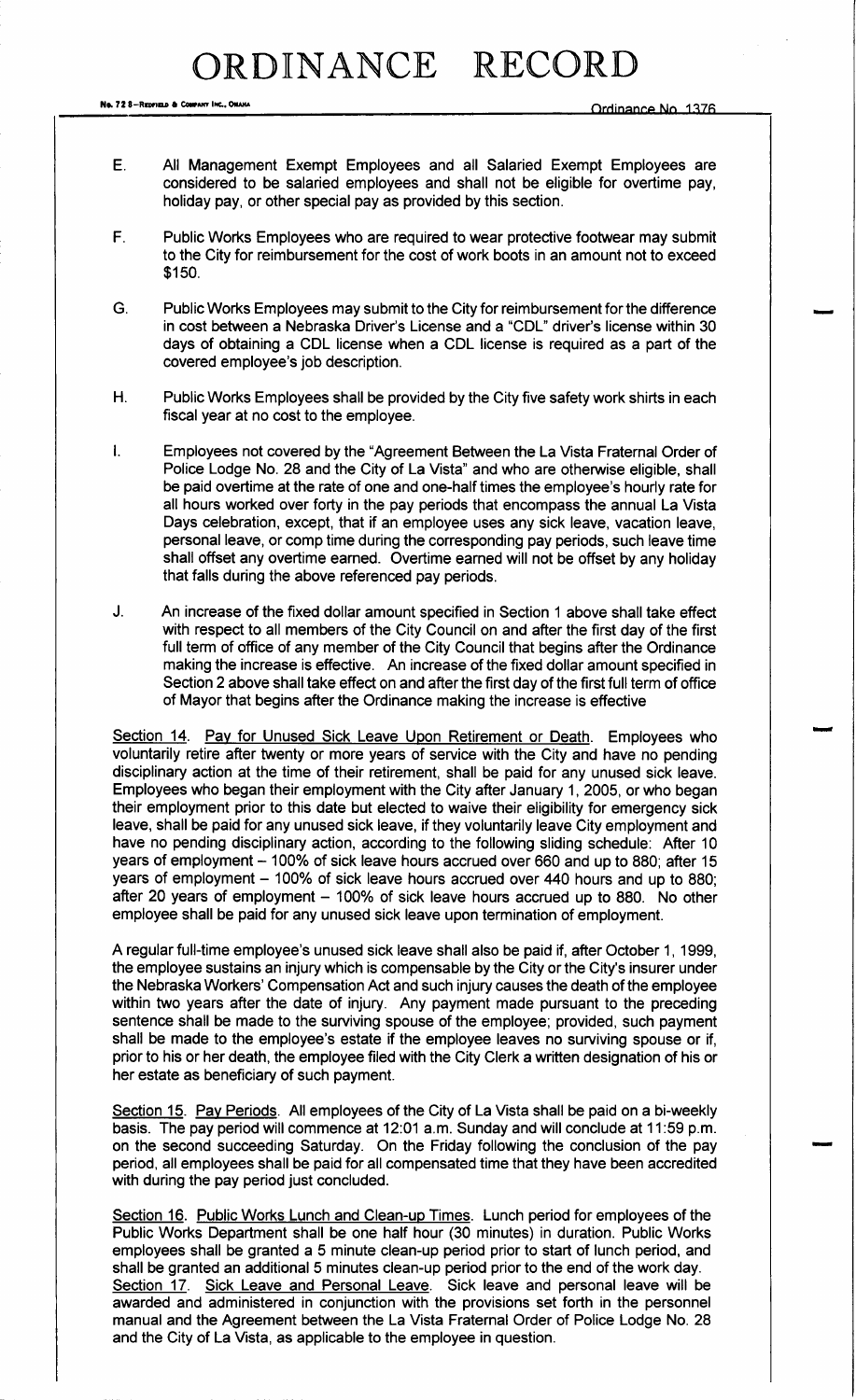RDINANCE RECORD

No. 72 8-REDFIELD & COMPANY INC., OMANA

Ordinance-No. 1376

Section 18. Vacation Leave. Upon satisfactory completion of six months continuous service, regular full-time employees and permanent part-time employees shall be entitled to vacation leave. Such vacation shall not be used in installments of less than one hour. Increments of vacation leave of less than four hours must have 48 hours prior approval and can be taken only at the beginning or at the end of the work day.

Section 19. Vacation Entitlement.

- A. All full-time employees whose employment is governed by the Agreement described in Section 14, Paragraph A. of this Ordinance shall earn, accrue and be eligible for vacation as provided in such Agreement.
- B. All other full-time Hourly Non-Exempt Employees shall earn: six (6) days of paid vacation during the first year of continuous full-time employment; eleven ( 11) days of paid vacation during the second year of continuous full-time employment; and thereafter, eleven (11) days of paid vacation during each subsequent year of continuous full-time employment, plus one (1) additional day of paid vacation for each year of continuous full-time employment in excess of two years. Notwithstanding the foregoing, no employee shall earn more than twenty-three (23) days of paid vacation per employment year.
- C. All Management Exempt Employees, and Salaried Exempt Employees, shall earn ten ( 10) days paid vacation during the first year of continuous employment, and one 1) additional vacation day for each additional year of continuous employment not to exceed twenty-six (26) days.
- D. All Permanent Part Time Employees working a minimum of twenty (20) hours per week shall earn forty (40) hours of paid vacation time per year after six (6) months of employment. Total paid vacation time earned per year shall not exceed forty (40) hours.
- E. Full Time Exempt and Non-Exempt Employees shall be allowed to accrue unused vacation leave from previous years to a maximum of 220 hours.
- F. Permanent Part Time Employees shall be allowed to accrue unused vacation leave from previous years to a maximum of 110 hours.

| Table 100<br><b>Salaried Exempt Employees</b><br><b>Hourly Non-Exempt Employees</b> |                |                               |                 |                |                |  |
|-------------------------------------------------------------------------------------|----------------|-------------------------------|-----------------|----------------|----------------|--|
| Rate                                                                                | <b>Minimum</b> | <b>Maximum</b>                | Rate            | <b>Minimum</b> | <b>Maximum</b> |  |
| 100 Pay Grade                                                                       |                |                               | 140 Pay Grade   |                |                |  |
| Hourly                                                                              | \$<br>10.50    | \$<br>13.65                   | Hourly          | \$<br>17.20    | \$<br>24.25    |  |
| <b>Monthly</b>                                                                      | \$<br>1,820    | $\pmb{\mathfrak{P}}$<br>2,366 | <b>Monthly</b>  | \$2,981        | 4,203<br>\$    |  |
| Annually                                                                            | \$<br>21,840   | \$<br>28,392                  | <b>Annually</b> | \$35,776       | \$<br>50,440   |  |
| 105 Pay Grade                                                                       |                |                               |                 | 160 Pay Grade  |                |  |
| Hourly                                                                              | \$<br>12.05    | \$<br>15.67                   | Hourly          | \$22.21        | \$<br>28.60    |  |
| Monthly                                                                             | \$2,088.67     | \$<br>2,716.13                | <b>Monthly</b>  | \$3,850        | \$<br>4,957    |  |
| Annually                                                                            | \$25,064.00    | \$32,593.60                   | Annually        | \$46,197       | \$<br>59,488   |  |
| 110 Pay Grade                                                                       |                |                               |                 | 165 Pay Grade  |                |  |
| Hourly                                                                              | \$<br>12.47    | 16.23<br>S.                   | Hourly          | \$<br>23.16    | \$<br>29.37    |  |
| Monthly                                                                             | \$2,161.47     | $\mathfrak{S}$<br>2,813.20    | <b>Monthly</b>  | \$4,014        | \$<br>5,091    |  |
| Annually                                                                            | \$25,937.60    | \$33,758.40                   | Annually        | \$48,173       | \$<br>61,090   |  |

Section 20. Wage Tables.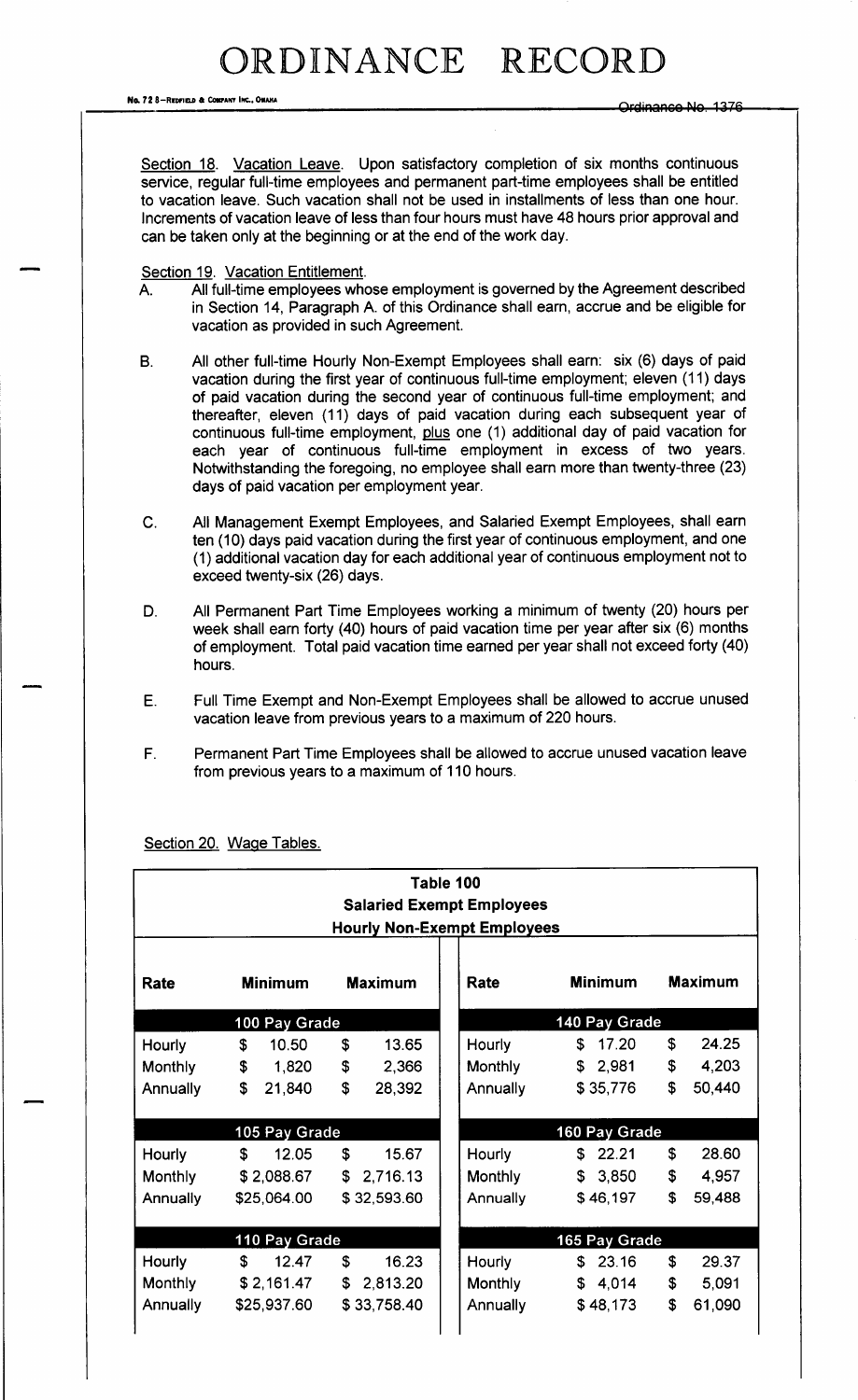# ORDINANCE RECORD

No. 728-REDFIELD & COMPANY INC., OMAHA

Ordinance No. 1376

| 115 Pay Grade  |               |                |  |  |  |  |  |
|----------------|---------------|----------------|--|--|--|--|--|
| Hourly         | \$<br>13.10   | \$<br>17.03    |  |  |  |  |  |
| <b>Monthly</b> | \$2,270.67    | \$<br>2,951.87 |  |  |  |  |  |
| Annually       | \$27,248.00   | \$35,422.40    |  |  |  |  |  |
|                |               |                |  |  |  |  |  |
|                | 120 Pay Grade |                |  |  |  |  |  |
| Hourly         | S.<br>14.95   | \$<br>20.18    |  |  |  |  |  |
| Monthly        | \$2,591.33    | \$<br>3,497.87 |  |  |  |  |  |
| Annually       | \$31,096.00   | \$41,974.40    |  |  |  |  |  |
|                |               |                |  |  |  |  |  |
| 130 Pay Grade  |               |                |  |  |  |  |  |
| Hourly         | \$<br>15.64   | \$<br>22.05    |  |  |  |  |  |
| <b>Monthly</b> | \$2,710.93    | \$<br>3,822.00 |  |  |  |  |  |
| Annually       | \$32,531.20   | \$45,864.00    |  |  |  |  |  |
|                |               |                |  |  |  |  |  |

| 26.54<br>S.<br>\$4,600 | \$ | 34.02  |  |  |  |
|------------------------|----|--------|--|--|--|
|                        |    |        |  |  |  |
|                        | \$ | 5,897  |  |  |  |
| \$55,203               | \$ | 70,762 |  |  |  |
| 180 Pay Grade          |    |        |  |  |  |
| SS.<br>29.11           | \$ | 37.92  |  |  |  |
| $\mathsf{s}$           | \$ | 6,573  |  |  |  |
| \$60,549               | S  | 78,874 |  |  |  |
|                        |    |        |  |  |  |
|                        |    |        |  |  |  |
|                        |    | 5,046  |  |  |  |

| Table 200<br><b>Management Exempt Employees</b> |                          |                   |  |  |  |
|-------------------------------------------------|--------------------------|-------------------|--|--|--|
| Rate                                            | Minimum<br>Maximum       |                   |  |  |  |
|                                                 | 205 Pay Grade            |                   |  |  |  |
| Hourly                                          | \$36.34                  | 50.59<br><b>S</b> |  |  |  |
| Monthly                                         | \$ 6,299 \$              | 8,769             |  |  |  |
| <b>Annually</b>                                 | \$75,587                 | \$105,227         |  |  |  |
|                                                 | 210 Pay Grade            |                   |  |  |  |
| Hourly                                          | 38.62 \$<br>$\mathbb{S}$ | 54.92             |  |  |  |
| <b>Monthly</b>                                  | $\mathfrak s$            | 6,694 \$ 9,519    |  |  |  |
| Annually                                        | \$<br>80,330             | \$114,234         |  |  |  |
| 215 Pay Grade                                   |                          |                   |  |  |  |
| Hourly                                          | \$42.66                  | \$<br>64.00       |  |  |  |
| Monthly                                         | \$7,394                  | \$11,093          |  |  |  |
| Annually                                        | \$<br>88,733             | \$133,120         |  |  |  |

| Table 400<br><b>FOP Collective Bargaining</b><br><b>Hourly Non-Exempt</b> |              |             |              |              |             |             |
|---------------------------------------------------------------------------|--------------|-------------|--------------|--------------|-------------|-------------|
| Rate                                                                      | A            | в           | C            | D            | E           | F           |
| 426 Pay Grade                                                             |              |             |              |              |             |             |
| <b>Hourly</b>                                                             |              |             |              | \$39.97      | \$41.63     | \$44.27     |
| Monthly                                                                   |              |             |              | \$6,928      | \$7,216     | \$7,673     |
| Annually                                                                  |              |             |              | \$83,138     | \$86,590    | \$92,082    |
| 423 Pay Grade                                                             |              |             |              |              |             |             |
| Hourly                                                                    | \$<br>26.20  | \$<br>27.97 | \$<br>30.75  | \$<br>32.54  | \$<br>35.52 | 37.37<br>\$ |
| Monthly                                                                   | \$<br>4,541  | \$<br>4,848 | \$<br>5,330  | \$<br>5,640  | \$<br>6,157 | \$<br>6,477 |
| Annually                                                                  | 54,496<br>S. | S<br>58,178 | \$<br>63,960 | \$<br>67.683 | 73,882<br>S | 77,730<br>S |

Section 21. Repeal of Ordinance No. 1327. Ordinance No. 1327 originally passed and approved on the 4th day of September 2018 is hereby repealed.